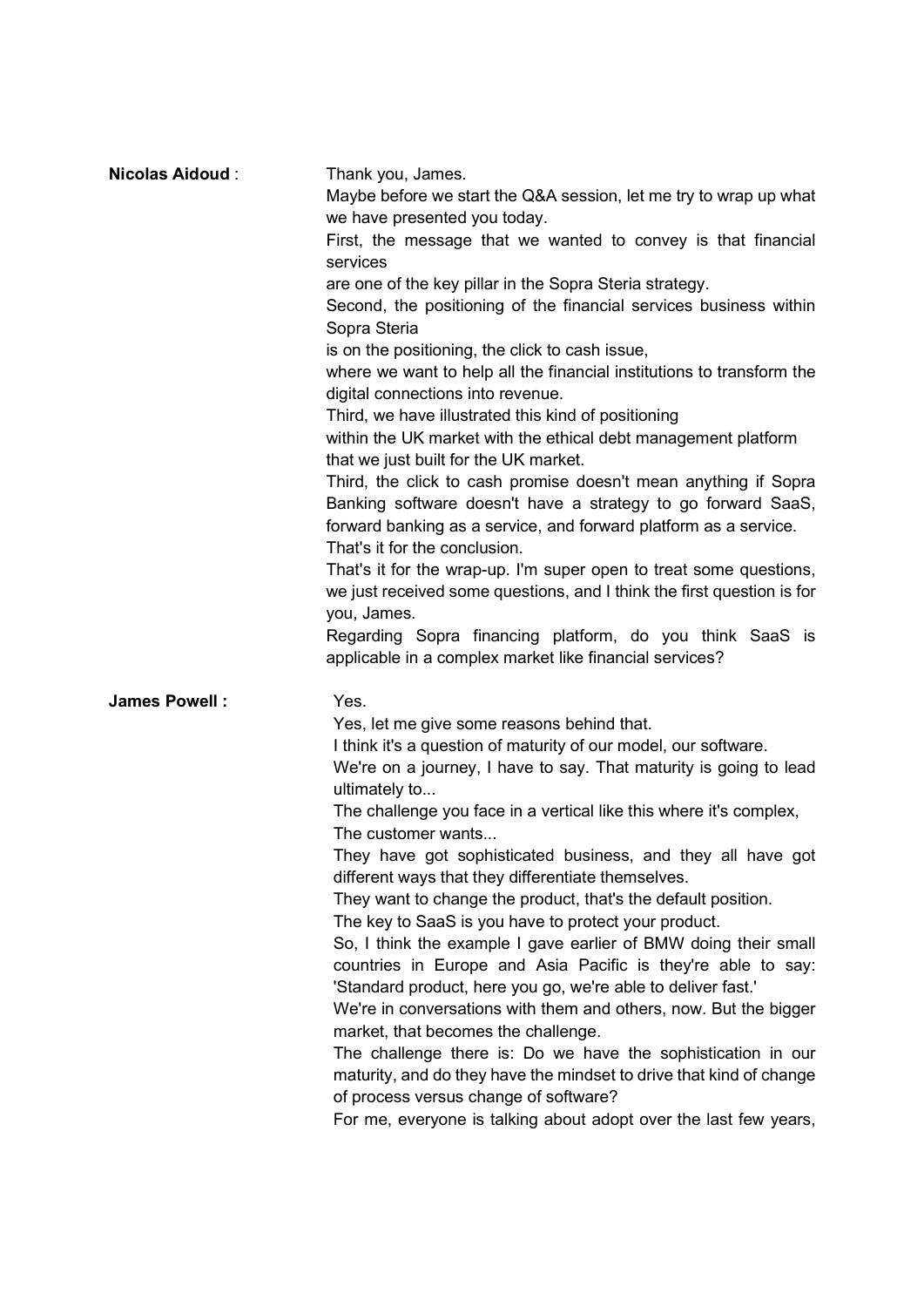|                        | this is the ultimate adopt, where you hold your product line.<br>The maturity, on our side, is that we would need to organize<br>ourselves in such a way that we can still manage the complexity of<br>those organizations, but still protecting your product.<br>So yes, but I think this is going to take time.<br>I think small guys now is real,<br>I think big guys later down the line.                                                                                                                                                                                                                                                                                                                                                                                                                                                                                                                                                 |
|------------------------|-----------------------------------------------------------------------------------------------------------------------------------------------------------------------------------------------------------------------------------------------------------------------------------------------------------------------------------------------------------------------------------------------------------------------------------------------------------------------------------------------------------------------------------------------------------------------------------------------------------------------------------------------------------------------------------------------------------------------------------------------------------------------------------------------------------------------------------------------------------------------------------------------------------------------------------------------|
| <b>Nicolas Aidoud:</b> | I have a second question, this one is going to go for Eric.<br>How would you position yourself within the 'Buy now, Pay Later'<br>ecosystem initiatives?                                                                                                                                                                                                                                                                                                                                                                                                                                                                                                                                                                                                                                                                                                                                                                                      |
| <b>Eric Bierry:</b>    | The BNPL. That is the way the market is saying that difficult<br>sentence.<br>This is perfectly fitting with what I was trying to explain.<br>When we are putting in place a service within an ecosystem where<br>we are proposing the 'Buy Now, Pay Later', it means that it has to<br>orchestrate the ability to access to the end client who would like<br>to use the service.<br>But behind the scenes, there are requests for payment, and a<br>payment initiative which has to be sent.<br>And in parallel, within that, there will be the ability to collect the<br>money.<br>In fact, this is perfectly fitting with what kind of use case we are<br>putting in place.<br>From the digital service, with the knowledge of the client, the<br>capability to launch digital payments, up to the ability to collect the<br>money.<br>We are already, I should say, in that space.<br>And this is a proof of the value proposition today. |
| <b>Nicolas Aidoud:</b> | Thank you, Eric.<br>I think I have another one. I can give this one to Craig, I suppose.<br>Even if it's for the UK market. I will give it to Craig.<br>How does the UK platform work alongside the other developments<br>we have heard about?<br>Craig, are you still with us, or you're completely dead by the<br>COVID?                                                                                                                                                                                                                                                                                                                                                                                                                                                                                                                                                                                                                    |
| <b>Craig Wilson:</b>   | I am, yes.<br>I think it's a great question.<br>The idea is the platform are being built, so they can operate<br>independently.<br>However, they are part of components that come together as the                                                                                                                                                                                                                                                                                                                                                                                                                                                                                                                                                                                                                                                                                                                                             |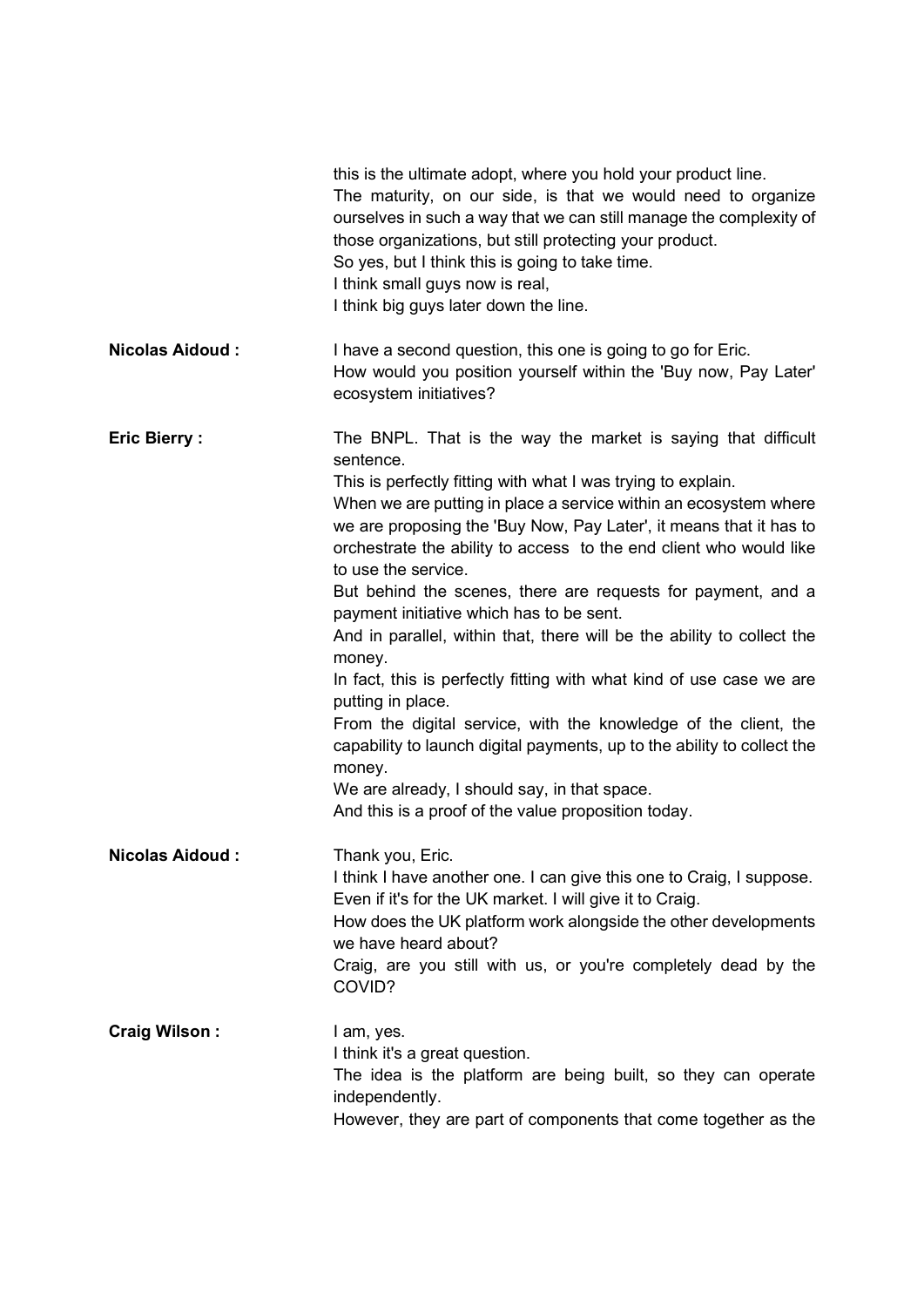organization of Sopra Steria.

And therefore, if James as a client requirement, requires some… that management of end to end BPO involved in the platform or ecosystem is talking about, we have the modulations that can give a customer the outcome they're looking for. Just as in Eric's world, it comes together whereby the end to end financial services in the debt management. We give the customer the outgo. We give the customer the choice and ability to do it. This isn't just about the consumer choice. It's about banks, building sites, retailers, all having choice. In today's world and in a future world, the ability to drive that return, that ability to drive that ethical stance, and to give them the choice is going to be fundamental. These aren't individual items that are being built on silos. They're being built really clear as a strategy. That allows us to drive the business and to bring the synergy of Sopra Steria as a group to the benefit. Nicolas Aidoud : Thank you, Craig. Maybe, James, you can build on this one. There is another question on sustainability, and give some examples of what you're doing in sustainability. Craig just explained that, it's pretty clear for the ethical debt management. You have also some very interesting things to say on sustainability. **James Powell :** As you can imagine, sustainability in the automotive and generally asset finance business is a big topic, because carbon footprint is not too great in our industry. Obviously, the shift to EV is helping that, and that's accelerating. What we've been doing specifically, various things, I'll give you one example. This is deeply internal to finance now. When a lender is lending to fund a bunch of cars for a dealer, let's say that the US is an example. You can imagine that the geography of the US is such, that it's difficult to manage that risk. The traditional and still now, the prevalent way of managing that is to send people all over the US counting cars, looking at the dealer in the eye, and making sure that everything's right in that dealership. We acquired last year a company called Luminosity, which is now being rebranded to be called SFP digital audit. This is the first time in the 28 years that I've been in it, that a genuine solution to provide a digital remote based audit, where the dealers do a self audit, and the controls that are put in place allow the lender to manage the risks, without having to send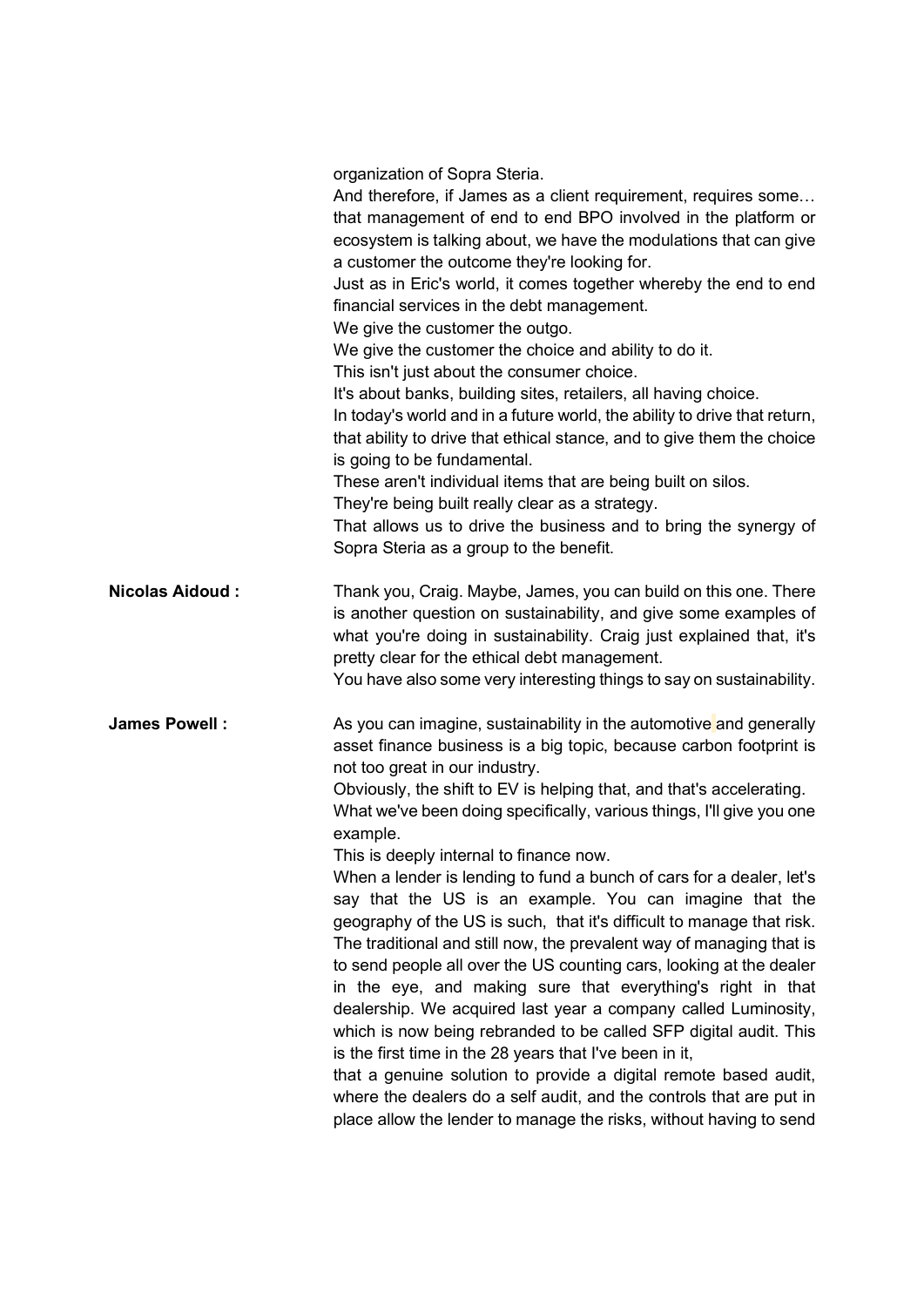people all over the US in their cars, or on planes, to go and physically do that. It's not going to remove all of that immediately, but what it's going to do is reduce the amount of people that are going. I think it's a great example of sustainability.

Nicolas Aidoud : Maybe the last question that I have... This one should be for you, Eric, I guess. Sopra Steria has two core banking solutions installed today. What is your product strategy in that respect?

**Eric Bierry :** In fact, we have even more processing platform in place. Linked to our story, and also linked to the willingness of some of our clients.

> With their specificities to maintain, and to run with them, these platforms. It has been a dilemma for years, I think, because looking at the market, there are some key players who were deciding just to converge everything to only one. The key question, the dilemma, was more : What is the benefit for the client, first? And when we're doing this, internally, can we cover all the challenges we were just talking about today? From that perspective, the decision we have made, it was already a few years ago, was more to open these cores, make them more open, more reliable, moving them to the cloud, on the CloudReady mode, which is, we think, the most important thing. And then, dealing with a single capacity to invest on the Sopra Banking cloud platform first, and on the digital engagement second. And based upon our ability, then, to interact with these different cores. With a single same new services coming on top, and then delivering the value has been our answer, and is our answer for the future. And again, the ability to suddenly move all of our clients from one into a second, will generate a lot more trouble to our clients first, into a second where they are struggling, in trying to deliver the value to the market, as we will explain. And we are with them, in bringing them that capability to compete within that market. That is the choice we made. The first results are showing first that our clients are following us.

> It was maybe the first important thing. And second, that ability to invest into a single layer from a digital engagement perspective and from a Cloud perspective, is showing also that progressively, these clients will enable all the additional new services, rather than asking us to add new features within the core. That's, we think, the best way to look at the future, from a medium to long-term perspective.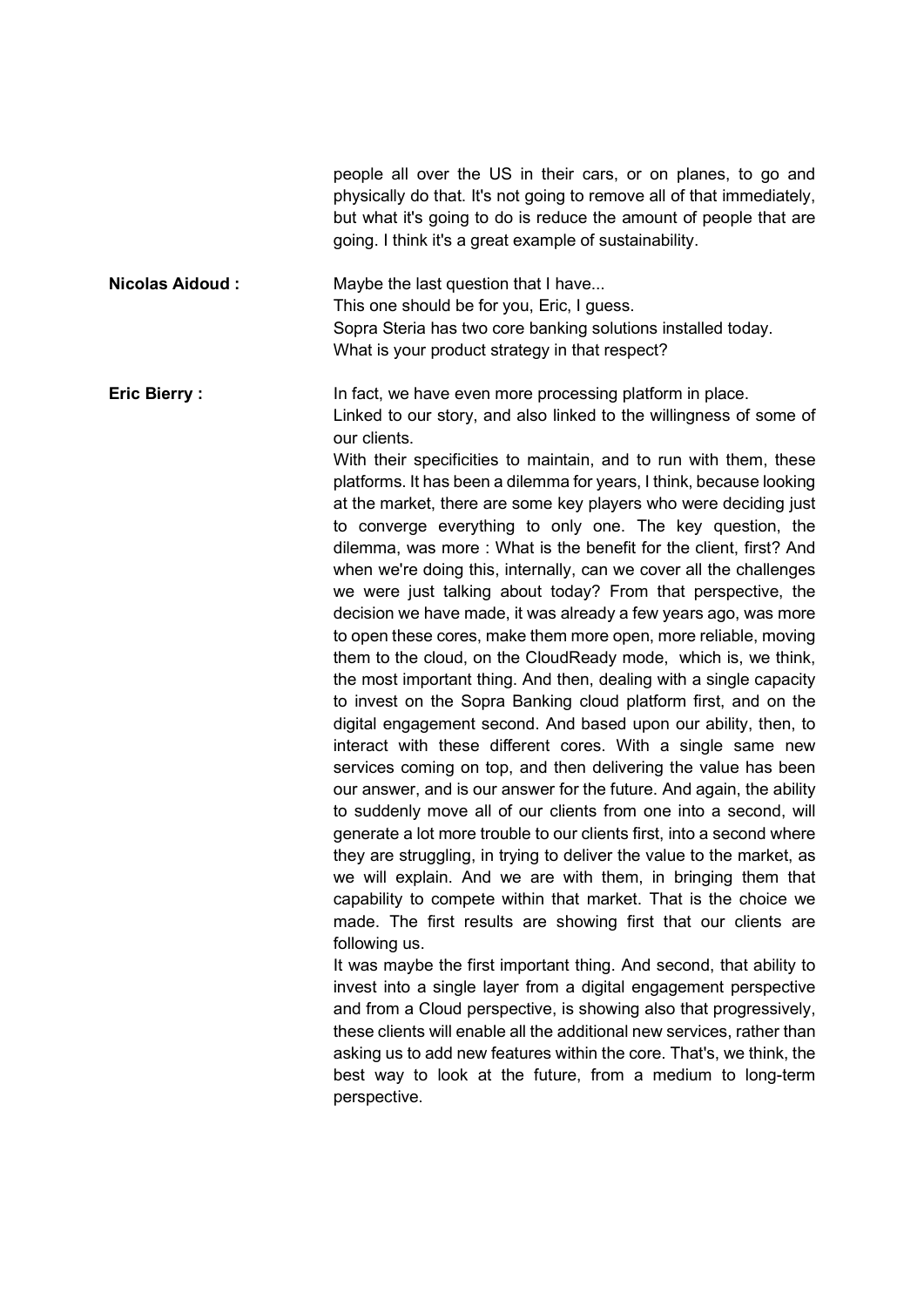| <b>Nicolas Aidoud:</b> | Very clear.<br>Craig, I think you have generated a lot of questions, I think I feel<br>obliged to give you one more:<br>The debt management default resolution appears very timely.<br>Craig mentioned it has been in the planning stage for 18 months<br>and plus,<br>did Sopra Steria in part have the stiffening economic cycle in mind<br>in preparing this offering?                                                                                                                                                                                                                                                                                                                                                                                                                                                                                                                                                                                                                                                                                                                                                                                                                                                |
|------------------------|--------------------------------------------------------------------------------------------------------------------------------------------------------------------------------------------------------------------------------------------------------------------------------------------------------------------------------------------------------------------------------------------------------------------------------------------------------------------------------------------------------------------------------------------------------------------------------------------------------------------------------------------------------------------------------------------------------------------------------------------------------------------------------------------------------------------------------------------------------------------------------------------------------------------------------------------------------------------------------------------------------------------------------------------------------------------------------------------------------------------------------------------------------------------------------------------------------------------------|
| <b>Craig Wilson:</b>   | I think it's a great question.<br>I think we looked at what are USP are, what our capabilities are,<br>and we developed the strategy to make sure we moved towards it.<br>We made sure it's a scalable and adaptable model. We did look at<br>the macroeconomic cycle. More importantly, we looked at what we<br>can do really well.<br>We believe we have a real opportunity to bring together the<br>capabilities of the organization that brings an effective and high<br>growth model, whilst making a difference to society.<br>That's really important for us. We want to make sure in the UK that<br>we deliver platforms that do make a difference to society. Make a<br>difference to why people want to choose Sopra Steria.<br>And build on what we're known for. This utilizes the software and<br>the operations. But we are also very aware of the economical cycle<br>cost. You look at it through time, and you could see the economic<br>cycle would be at downtime at some point. We are not doing it to<br>take advantage of a downtime. We're doing it to do the right thing,<br>and that's why the vulnerability and the ethical stance on it is<br>critical for us to drive that business forward. |
| <b>Nicolas Aidoud:</b> | That's a very rational answer, but I will add something on this one,<br>Craig, if I may.<br>There is also the fact that you spent a lot of time in the financial<br>industry, that you were the CEO of HSBC, and I think you are part<br>of the fact that we have anticipated also this offering and its timing<br>to the market.<br>Thank you, Craig, for that. I think it's the end of the Q&A session.<br>I don't know if the chat is broken, but I don't have any more<br>questions on my iPad. Thank you everyone, for attending this<br>session. One message, again: we are at your disposal for one-to-<br>one conversations, going into details of this new strategy, the click-<br>to-cash strategy.<br>Don't hesitate to reach to us for an individual session or a more<br>detail session.<br>I'm 100% sure that we're going to see you in October 2022 for the                                                                                                                                                                                                                                                                                                                                               |